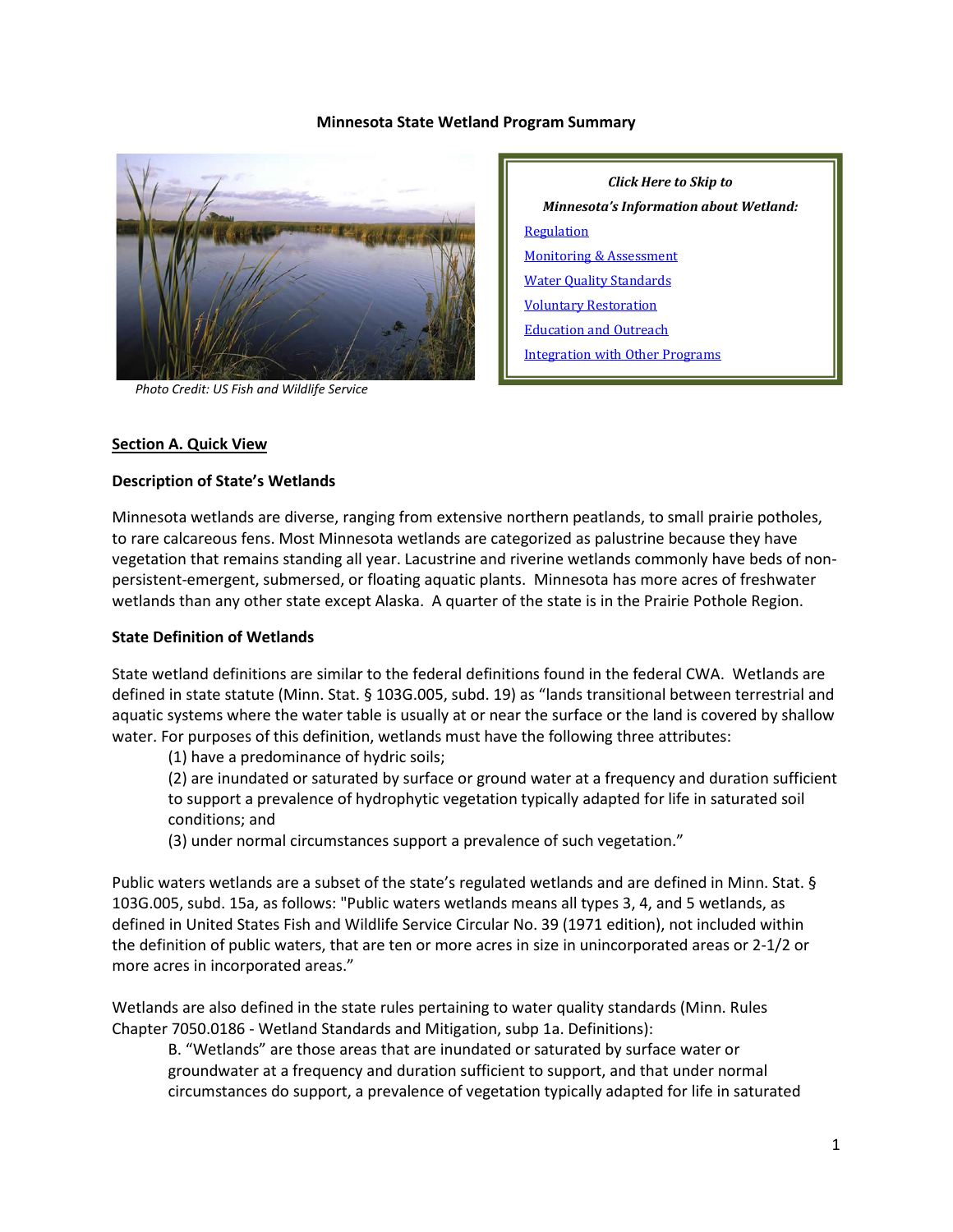soil conditions. Wetlands generally include, swamps, marshes, bogs, and similar areas. Constructed wetlands designed for wastewater treatment are not waters of the state. Wetlands must have the following attributes:

- (1) a predominance of hydric soils;
- (2) inundated or saturated by surface water or groundwater at a frequency and duration sufficient to support a prevalence of hydrophytic vegetation typically adapted for life in a saturated soil condition; and
- (3) under normal circumstances, support a prevalence of such vegetation.

#### **Historic Wetland Loss/Gain**

| <b>Original Wetland Acreage</b> | <b>Remaining Wetland Acreage</b> | <b>Acreage Lost</b> | $%$ Lost |
|---------------------------------|----------------------------------|---------------------|----------|
| 18.583.000                      | 10,620,000                       | 7,963,000           | 43%      |
|                                 | $\overline{\phantom{a}}$         |                     |          |

(Source: US Fish and Wildlife Service (Dahl, 1989)

*Note*: More recent publications on state wetland status and trends can be found at http:// [www.dnr.state.mn.us/eco/wetlands/wstm\\_prog.html](http://www.dnr.state.mn.us/eco/wetlands/wstm_prog.html)

## **Primary State Wetlands Webpages**

Minnesota Board of Water and Soil Resources Wetlands Webpage <http://www.bwsr.state.mn.us/wetlands/index.html>

Minnesota Department of Natural Resources Wetlands Webpage <http://www.dnr.state.mn.us/wetlands/index.html>

Minnesota Pollution Control Agency Wetlands Webpage http://www.pca.state.mn.us/index.php/water/water-types-and-programs/surfacewater/wetlands/wetlands-in-minnesota.html

## **State Wetland Program Plan**

Minnesota State Wetland Program Plan <http://water.epa.gov/type/wetlands/upload/2012-mn-wetland-program-plan.pdf>

An addendum to the plan was submitted in 2013 <http://www.pca.state.mn.us/index.php/view-document.html?gid=20174>

## **No Net Loss/Net Gain Goal**

Minnesota has a statutory no net loss/net gain goal (Minn. Statutes 103A.201): "The legislature finds that the wetlands of Minnesota provide public value by conserving surface waters, maintaining and improving water quality, preserving wildlife habitat, providing recreational opportunities, reducing runoff, providing for floodwater retention, reducing stream sedimentation, contributing to improved subsurface moisture, helping moderate climatic change, and enhancing the natural beauty of the landscape, and are important to comprehensive water management, and that it is in the public interest to: (1) achieve no net loss in the quantity, quality, and biological diversity of Minnesota's existing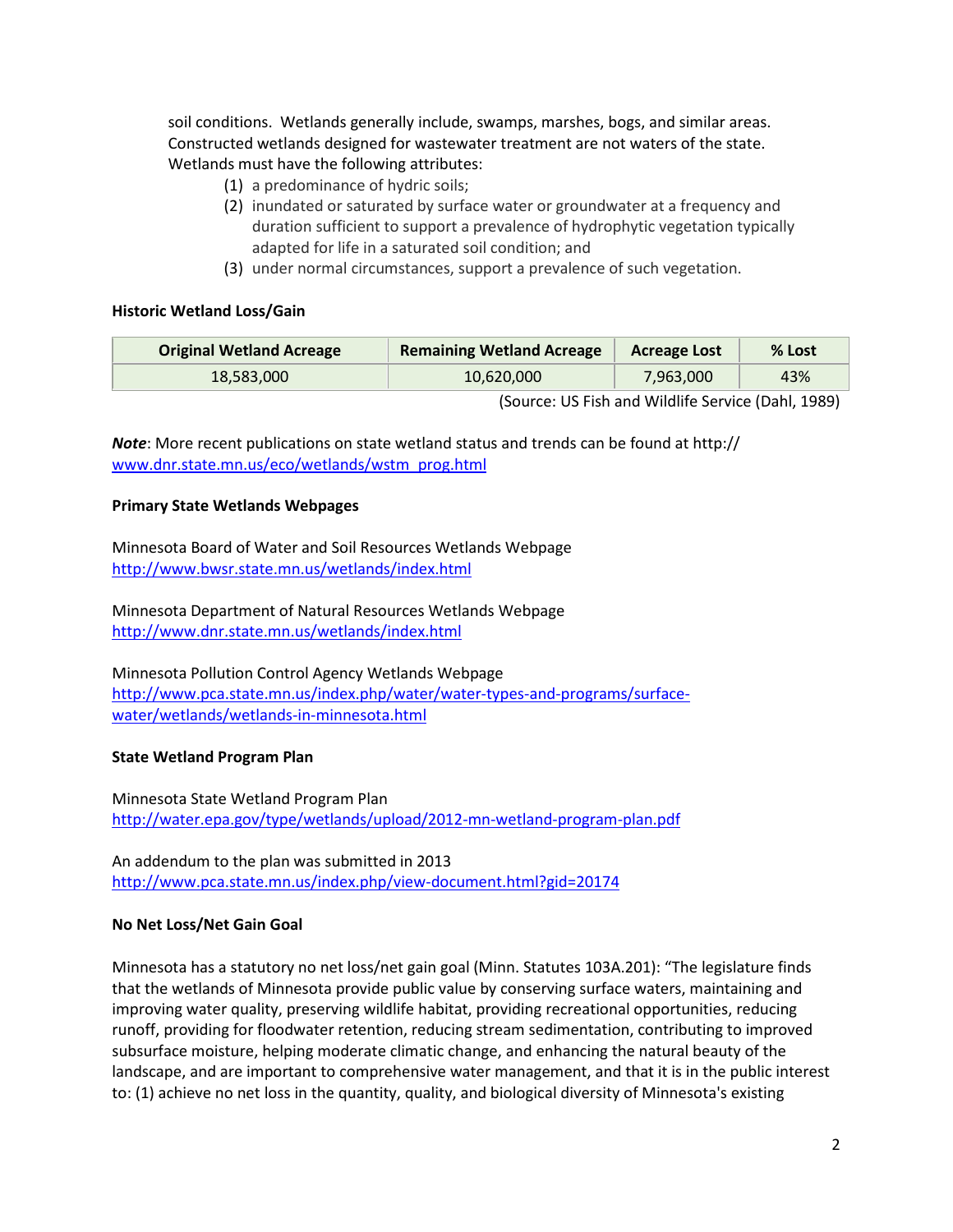wetlands; (2) increase the quantity, quality, and biological diversity of Minnesota's wetlands by restoring or enhancing diminished or drained wetlands; (3) avoid direct or indirect impacts from activities that destroy or diminish the quantity, quality, and biological diversity of wetlands; and (4) replace wetland values where avoidance of activity is not feasible and prudent. In addition, the state's governor issued an executive order in 1991 directing state agencies to adhere to a no net loss of wetlands policy in their activities. The executive order has been re-issued by all subsequent governors.

### **State Permitting Fees**

| <b>State Permitting Fee</b> | <b>State Name</b>      |
|-----------------------------|------------------------|
| Yes/No                      | Yes                    |
| Amount (range)              | $$0 - $1,050$          |
| Agency                      | DNR, Local governments |

#### **State Resources for Wetland Work**

| <b>State</b>  | Core element #1:            | <b>Core Element #2:</b> | <b>Core Element #3:</b>  | <b>Core Element #4:</b>     |
|---------------|-----------------------------|-------------------------|--------------------------|-----------------------------|
| <b>Name</b>   | <b>Regulation</b>           | <b>Monitoring and</b>   | <b>Wetland Water</b>     | <b>Voluntary</b>            |
|               |                             | <b>Assessment</b>       | <b>Quality Standards</b> | Wetland                     |
|               |                             |                         |                          | <b>Restoration</b>          |
|               | <b>Bd. Water &amp; Soil</b> | Bd. Water & Soil        | <b>MPCA</b>              | <b>Bd. Water &amp; Soil</b> |
| <b>Agency</b> |                             |                         |                          |                             |
|               | <b>Resources</b>            | <b>Resources</b>        |                          | <b>Resources</b>            |
| Source(s)     |                             |                         |                          | State tax money             |
|               |                             |                         |                          | for habitat                 |
|               |                             |                         |                          | restoration                 |
|               |                             |                         |                          | (allocated through          |
|               |                             |                         |                          | legislative citizen's       |
|               |                             |                         |                          | commission)                 |
| <b>Amount</b> |                             |                         |                          |                             |
| <b>FTE</b>    | <b>14 FTE</b>               | 2 FTE                   | 0.3 FTE                  | 21 FTE                      |
| <b>Agency</b> | <b>DNR</b>                  | <b>MPCA</b>             |                          | <b>DNR</b>                  |
| Source(s)     |                             |                         |                          |                             |
| <b>Amount</b> |                             |                         |                          |                             |
| <b>FTE</b>    | 5 FTE                       | 3 FTE                   |                          |                             |
| <b>Agency</b> | Minn. Pollution Control     | <b>DNR</b>              |                          |                             |
| Source(s)     |                             |                         |                          |                             |
| <b>Amount</b> |                             |                         |                          |                             |
| <b>FTE</b>    | 3 FTE                       | 1 FTE                   |                          |                             |
| <b>Agency</b> | Local governments*          |                         |                          |                             |
| Source(s)     |                             |                         |                          |                             |
| <b>Amount</b> |                             |                         |                          |                             |
| <b>FTE</b>    | 100+ FTE                    |                         |                          |                             |

\*Local governments are responsible for administering the primary state wetland regulatory program (WCA) = counties, cities, townships, watershed districts and soil and water conservation districts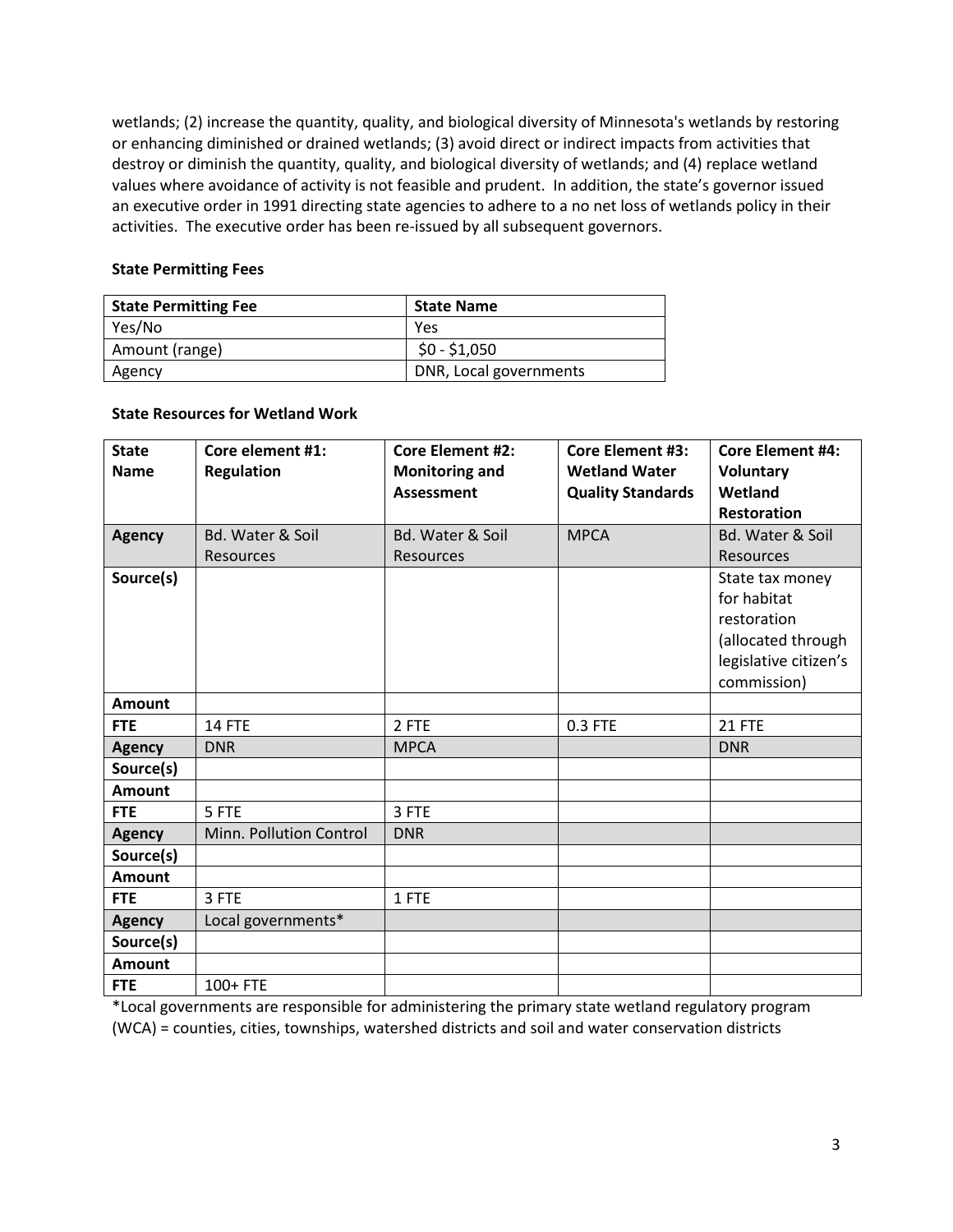#### **Innovative Features**

- Minnesota is in the process of completing a \$7 million National Wetland Inventory (NWI) update for the state
- Minnesota Reinvest in Minnesota (RIM) Program
- Minnesota has recently completed state-level status and trends research on wetlands

## **Models and Templates**

<span id="page-3-0"></span>• Minnesota Reinvest in Minnesota (RIM) Program

## **Section B. Regulation**

## **How are Wetlands Regulated in Minnesota?**

The three major wetland regulatory programs of statewide importance are the Minnesota Wetland Conservation Act, the Department of Natural Resources Public Waters Work Permit Program, the, and the federal Section 404/401 permit program administered by the United States Army Corps of Engineers. In addition, although not a regulatory program, the Swampbuster provisions of the federal farm bill protect many acres of wetlands in agricultural settings in Minnesota.

- *Wetlands Conservation Act.* In 1991, the state legislature passed the WCA in recognition that wetlands not protected under other federal or state programs were being lost throughout the state. To curb the destruction, the Act establishes a no net loss policy for all wetlands in the state and calls for an increase in quality, quantity and biodiversity of wetlands. The primary requirement of the WCA is that"[w]etlands must not be drained or filled, wholly or partially, unless replaced by restoring or creating wetland areas of at least equal public value under [an approved] replacement plan." Local Government Units (LGU) administer the WCA except for wetland impacts associated with metallic mineral mining and for impacts to calcareous fens, which are handled by the Minnesota DNR. The Minnesota Board of Water and Soil Resources provides oversight, promulgates rules to implement the Act and provides training to LGUs. The DNR has enforcement authority over all provisions of the WCA, which includes issuing cease-and-desist orders or wetland restoration and replacement orders..
- *Public Waters Permit Program.* The DNR Public Waters Permit Program (Minn. R. Ch 6115) predates the WCA and regulates activities occurring below the ordinary high water level in designated public waters. MNDNR regulates these waters through public waters work permits. Public waters generally include larger (10 acres or larger in non-municipal areas and 2.5 acres or larger in municipal areas), seasonally flooded to permanently flooded freshwater marsh-type wetlands as well as all lakes and streams. Public waters work permits are issued for projects that will impact public waters including public waters wetlands. All public waters are identified on county-level maps. Related statutes also establish the Public Waters Inventory Program administered by the MNDNR, outline permitting guidelines, describe permitting activities, and designate enforcement authorities.

*Note:* Public waters and WCA jurisdictions do not overlap, but between the two programs, nearly all activities occurring in wetlands/waters in Minnesota are covered by a state regulatory authority,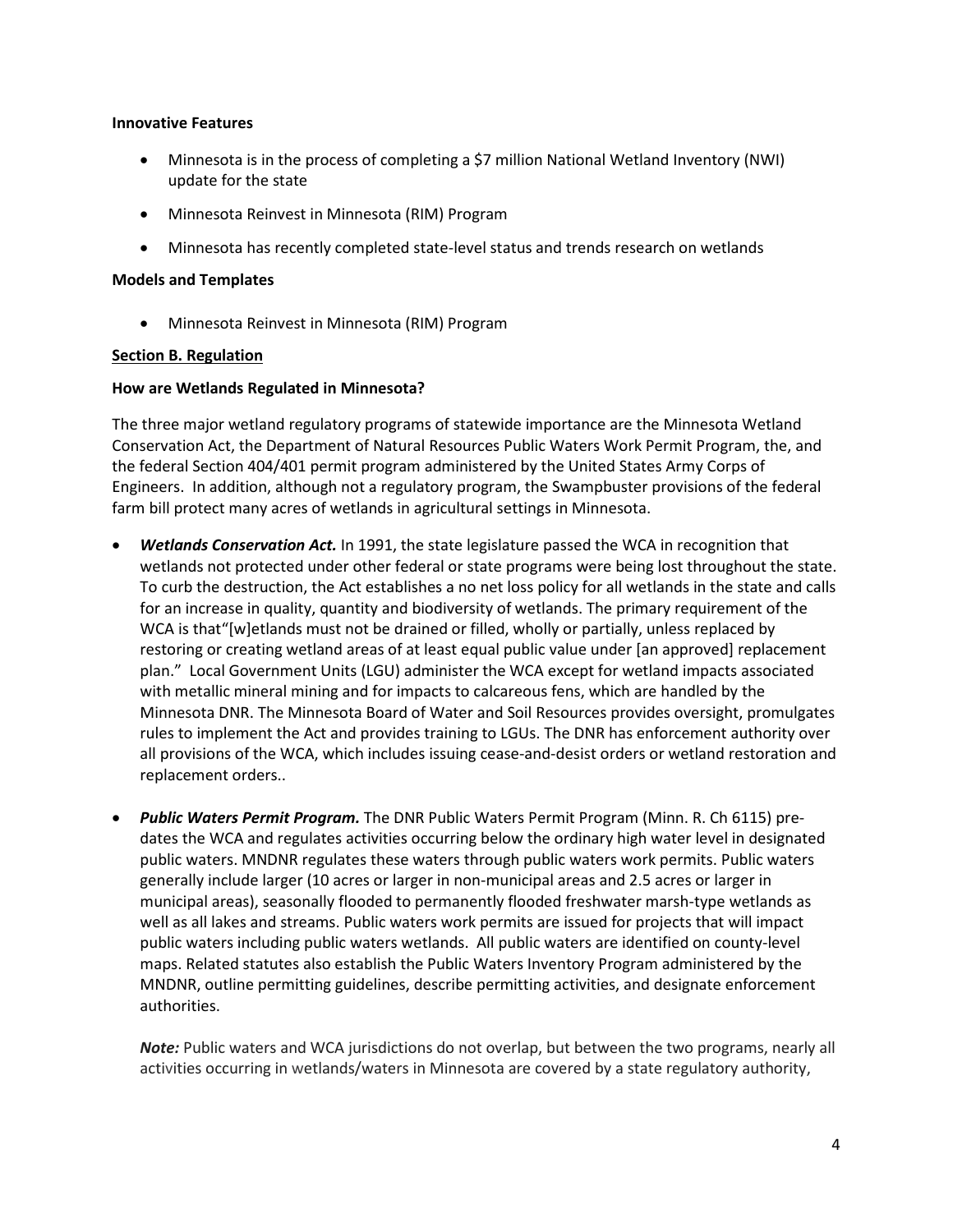• *401 Certification Program.* The St. Paul District of the United States Army Corps of Engineers (USACE) administers the Section 404 program in the vast majority of Minnesota. In addition, state water quality regulations confer responsibility for assuring compliance with state water quality standards in wetlands through §401 certifications and issuance of National Pollutant Discharge Elimination System/State Disposal System (NPDES/SDS) permits. 401 certifications and NPDES/SDS permits are managed by the Minnesota Pollution Control Agency (MPCA). In May 2012, Minnesota's 401 Certification program began a transition toward emphasizing greater priority to larger projects that have a greater potential for WQ impacts, are often more complex and take more staff time. Many of these larger projects have been in the mining, transportation and utility sectors.

# **Wetland Delineation**

| <b>Delineation Guidance</b> | <b>Yes</b> | <b>No</b> | <b>Detail</b>                                         |
|-----------------------------|------------|-----------|-------------------------------------------------------|
| Use State's Own Method      | x          |           | DNR Public Waters Permit Program uses an approach     |
|                             |            |           | that relies upon establishment of the "Ordinary High  |
|                             |            |           | Water Mark" to determine jurisdiction under this      |
|                             |            |           | program. (MN Rules 6115).                             |
| Use Corps' 87 Manual and    | X          |           | The WCA rules (MN Rule 8420) require use of the 1987  |
| <b>Regional Supplements</b> |            |           | U.S. Army Corps of Engineers (Corps) Wetland          |
|                             |            |           | Delineation Manual to define the boundary of wetlands |
|                             |            |           | subject to regulation under this state law.           |
| Other (Please describe)     | x          |           | Certain aspects of the WCA and the Public Waters      |
|                             |            |           | Permit Program require determination of wetland type. |
|                             |            |           | These determinations are made based on the U.S. Fish  |
|                             |            |           | and Wildlife Service (FWS) 1971 Circular Number 39.   |
| Agricultural wetlands       | X          |           | State NRCS office has developed a desk top            |
| determinations              |            |           | determination method/process                          |
|                             |            |           |                                                       |

# *Description:*

- For the purposes of MN Rules 7050 pertaining to water quality standards administered by the MPCA, all wetlands are considered waters of the state, except constructed wetlands designed for wastewater treatment.
- The WCA rules (MN Rule 8420) require use of the 1987 U.S. Army Corps of Engineers (Corps) Wetland Delineation Manual to define the boundary of wetlands subject to regulation under this state law. Wetland type determinations are made based on the U.S. Fish and Wildlife Service (FWS) 1971 Circular Number 39. Delineations usually are conducted by consultants or local governments.
- DNR Protected Waters Program uses an approach that relies upon establishment of the "Ordinary High Water Mark" to define the jurisdiction of wetlands regulated under the Protected Waters Permit (PWP) program they administer (MN Rules 6115).

# **Evaluation Methodology**

The state does not require the use of a specific valuation method. If a method is needed, then MN Rules 8420 contains language identifying methods approved by BWSR for evaluating wetlands. The primary method currently being used is the Minnesota Routine Assessment Method (see Section C and the web link in Section J). The only other assessment method currently approved for use in Minnesota for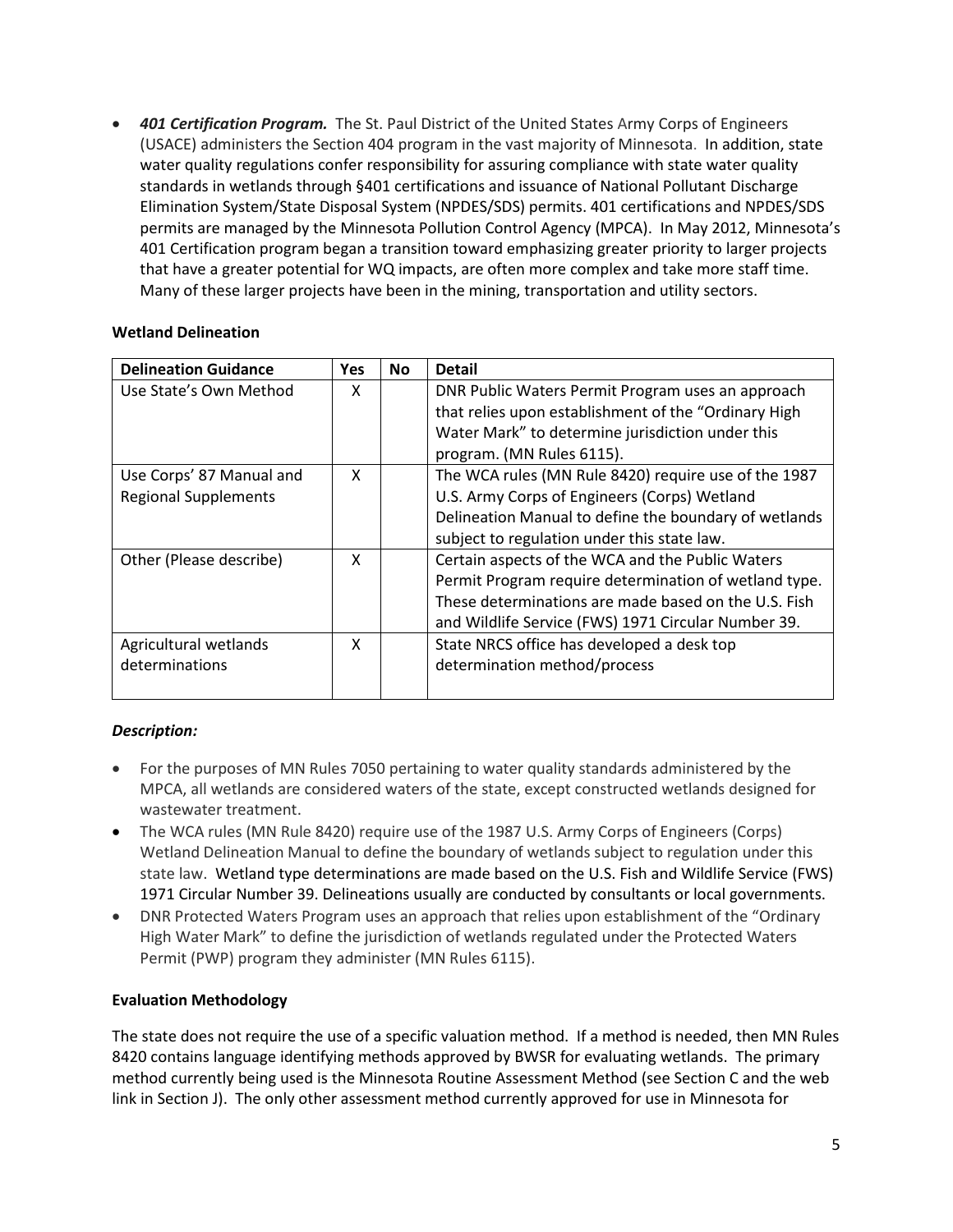regulatory purposes is the Hydrogeomorphic Functional Assessment Methodology. Other methods can be applied once they receive approval from the BWSR as valid for evaluating wetlands. The regulatory agency may require identification of which method the permittee plans to use during the permit application process.

# **Exempted Activities**

Minnesota's exemptions are more extensive than the federal exemptions. While they are similar to the federal, they include additional exclusions for treatment waters in water quality statutes. The WCA contains several exemptions for certain activities like silviculture, utilities, agricultural practices and drainage maintenance. Various categories of small (deminimis) impacts are also exempt. The Public Waters Permit Program provides exemptions for 14 activities, including riprap, debris removal, and seasonal docks.

# **Special Provisions for Agriculture and Forestry**

Each program contains exemptions or other provisions to allow for certain agricultural and silvicultural activities within wetlands of the state similar to those found in the federal CWA. Under each program, wetlands may be used for the purposes of pasture or cropland during periods of drought provided it does not result in draining, filling or excavating wetlands. Additionally, WCA provides exemptions for those wetlands enrolled in and receiving federal farm program benefits, as these wetlands are regulated by the U.S. Department of Agriculture through the Swampbuster provisions of the federal farm bill. WCA also provides an exemption for the construction of forest roads necessary to conduct silvicultural activities. However, activities conducted under this and all exemptions must limit the impact on the hydrologic and biologic characteristics of the wetland.

# **Penalties and Enforcement**

Each program is enforced by the MN-DNR through conservation officers. Both provide for the issuance of cease and desist orders and civil restoration orders. Failure to comply with each is a criminal misdemeanor under Minnesota Statute 103G. The state relies on the Corps for §401 enforcement, but the state does have the right to incur enforcement.

# **Permit Tracking**

Currently, the issuing local government unit tracks permits issued under the WCA. Annually, WCA activity by LGUs is reported to the BWSR. The DNR Division of Water staff tracks permits issued under the PWP program. No central tracking system currently exists, which is one of the state's biggest challenges in this area.

# **State General Permit (statewide vs. regional coverage)**

| <b>Permit Coverage</b>          | Yes | No | <b>Detail (Type of Permit)</b>                                                                                               |
|---------------------------------|-----|----|------------------------------------------------------------------------------------------------------------------------------|
| <b>Regional General Permit</b>  |     | Χ  |                                                                                                                              |
| <b>Statewide General Permit</b> | x   |    | RGP-002-MN for certain agricultural activities and RGP-<br>MN-003, which covers a bunch of things. These can be<br>found at: |

For more information on the state's General Permits, go to: <http://www.mvp.usace.army.mil/Missions/Regulatory/SpecialNotices.aspx>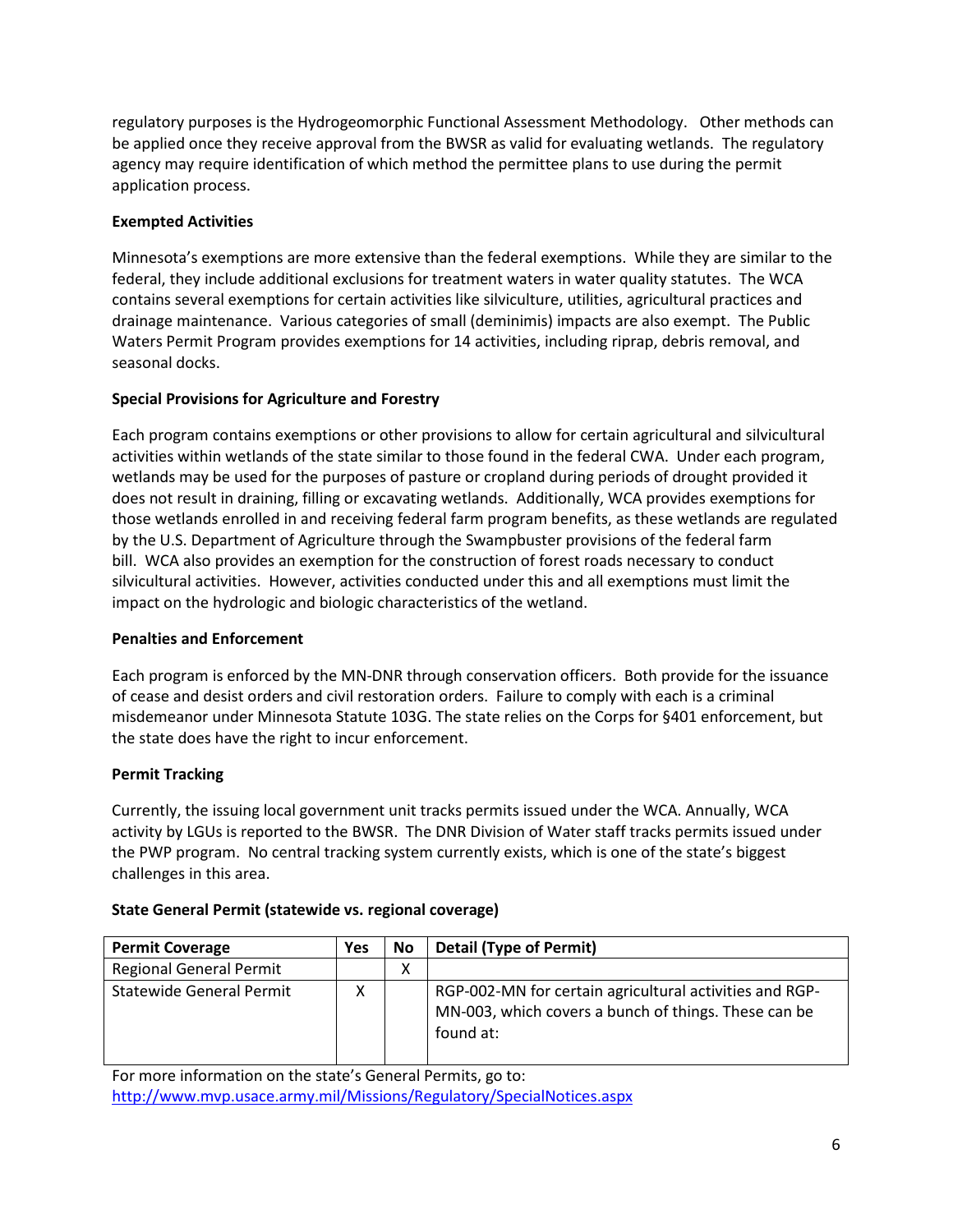## **Assumption of 404 Powers**

| <b>Assumption Status</b>         | Yes | No | <b>Detail</b>                                                                                                                                                                                                       |
|----------------------------------|-----|----|---------------------------------------------------------------------------------------------------------------------------------------------------------------------------------------------------------------------|
| Assumed                          |     | Χ  |                                                                                                                                                                                                                     |
| <b>Working Toward Assumption</b> |     | Χ  |                                                                                                                                                                                                                     |
| <b>Explored Assumption</b>       | x   |    | State agencies have evaluated state assumption several<br>times (most recently in 1993). Legislative changes would<br>be necessary and additional program funding would be<br>needed before assumption could occur. |

## **Joint permitting**

There are currently no joint permitting provisions between state regulatory programs and the Corps of Engineers Section 404 Program. There is a joint permitting effort between the Ports and Waterways Program (PWP) program and the WCA. This allows for waiver of permit authorities between the programs on a case-by-case basis. Minnesota also share public noticing for §401 with §404 permits.

## **Special Area Management Plans and Advanced Identification Plans**

Currently no Special Area Management Plans (SAMPS) exist in Minnesota; however, the Corps may begin to endorse local plans as SAMPs for Section 404 purposes. WCA provides for the development of a "local comprehensive wetland protection and management plan" for implementation of WCA through ordinance at the local government level.

## **Buffer Protections**

The WCA requires that all wetlands used for compensatory mitigation be protected by an upland buffer (the buffer itself also receives some mitigation credit). Some local governments in Minnesota require protective buffers around existing wetlands through local ordinance. Some large wetlands and shallow lakes have a mandatory buffer requirement through the state's shoreland management program.

## **Mitigation Policy**

Projects subject to regulation under the state's PWP program, WCA program, and Section 401 Water Quality Certification program are all subject to compensatory mitigation requirements. Projects regulated under the WCA and Section 404 federal CWA programs are required to sequence (i.e. avoid, minimize) before compensating for any unavoidable impacts specified.

St. Paul District Compensatory Mitigation Policy for Minnesota (January 2009): [http://www.mvp.usace.army.mil/Portals/57/docs/regulatory/MN-](http://www.mvp.usace.army.mil/Portals/57/docs/regulatory/MN-Special/Final%20St.%20Paul%20District%20Policy%20for%20Wetland%20Compensatory%20Mitigation%20in%20MNs.pdf)[Special/Final%20St.%20Paul%20District%20Policy%20for%20Wetland%20Compensatory%20Mitigation](http://www.mvp.usace.army.mil/Portals/57/docs/regulatory/MN-Special/Final%20St.%20Paul%20District%20Policy%20for%20Wetland%20Compensatory%20Mitigation%20in%20MNs.pdf) [%20in%20MNs.pdf](http://www.mvp.usace.army.mil/Portals/57/docs/regulatory/MN-Special/Final%20St.%20Paul%20District%20Policy%20for%20Wetland%20Compensatory%20Mitigation%20in%20MNs.pdf)

Report on Siting of Wetland Mitigation in Northeast Minnesota (March 2014): [http://www.bwsr.state.mn.us/wetlands/wca/NE\\_MN\\_mitigation/siting\\_NE\\_MN\\_mitigation.html](http://www.bwsr.state.mn.us/wetlands/wca/NE_MN_mitigation/siting_NE_MN_mitigation.html)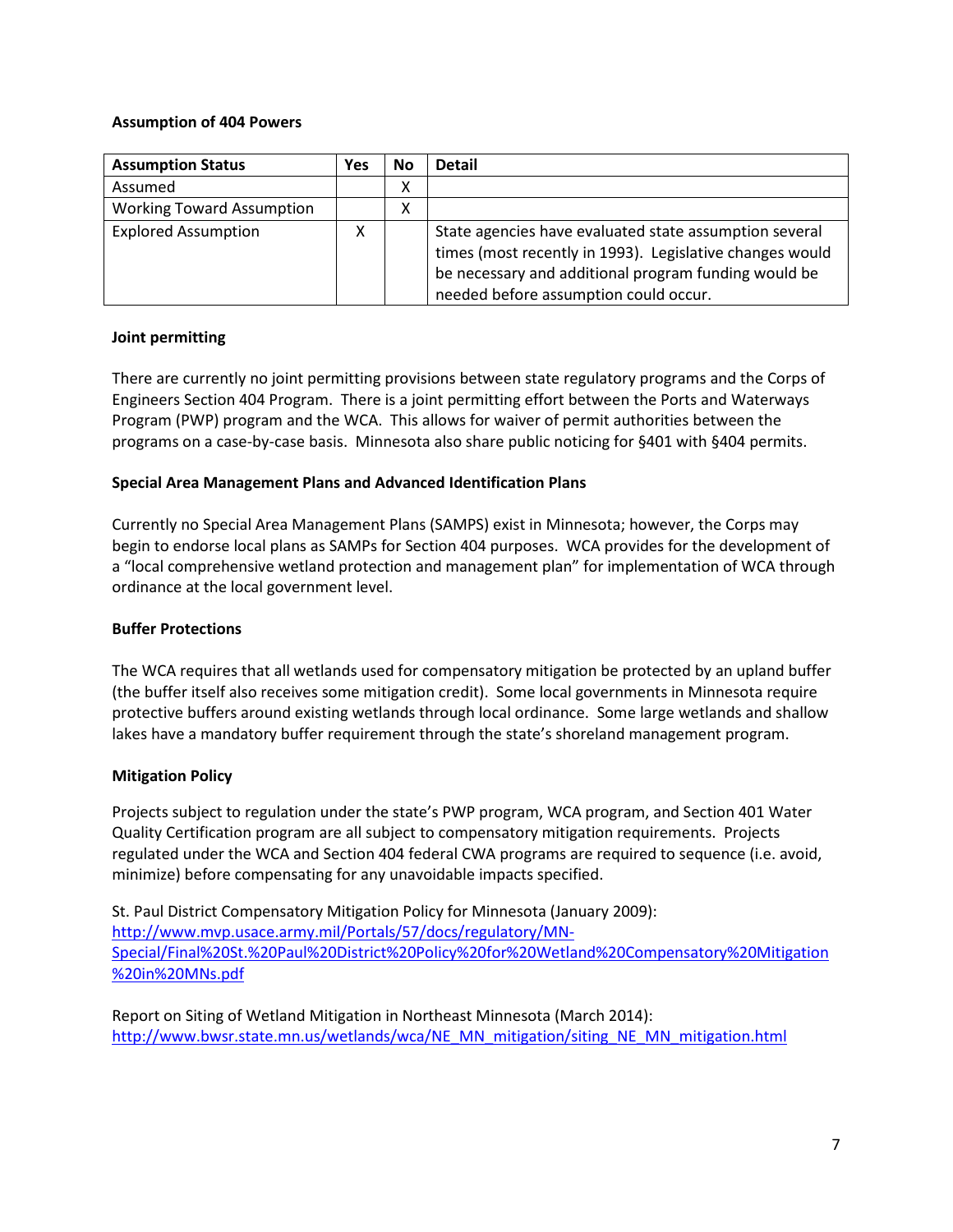### **Mitigation Database**

The state maintains several reporting mechanisms to track losses and gains in wetland resources. BWSR maintains an LGU reporting system for various actions under the WCA. Additionally, BWSR maintains a statewide wetland-banking database to track deposits and debits. DNR Division of Waters maintains data regarding its permit actions under the state waters program. Additionally, the Corps also maintains a database for its Section 10 and 404 Permit program actions. The DNR recently implemented an online permit application system/database for the PWP program which allows for collecting georeferenced permit information. All of the state agencies and the St. Paul District Corps of Engineers are interested in evaluating whether this system can be expanded to incorporate WCA and Section 404 permits.

## **Links to Regulatory Documents**

## <http://www.bwsr.state.mn.us/wetlands/regulation.html>

#### <span id="page-7-0"></span><http://www.dnr.state.mn.us/permits/water/index.html>

#### **Section C. Monitoring and Assessment**

#### **Agency Responsible for Wetland Monitoring and Assessment**

State and federal agencies collaborate to implement the *Minnesota Comprehensive Wetland Assessment, Monitoring and Mapping Strategy* (CWAMMS) [\(http://www.pca.state.mn.us/index.php/view-document.html?gid=8828\)](http://www.pca.state.mn.us/index.php/view-document.html?gid=8828). The CWAMMS is implemented through the collaborative efforts of local governments, state and federal agencies, and nongovernmental organizations. Agency participants include the Minnesota Board of Water and Soil Resources (BWSR), the Minnesota Department of Natural Resources (DNR), the Minnesota Department of Agriculture (MDA), the Minnesota Pollution Control Agency (MPCA), and the USFWS.

## **Mapping/Inventory**

Minnesota is in the process of updating the National Wetlands Inventory statewide, with completion expected in 2018. Information on this effort can be found at: [http://www.dnr.state.mn.us/eco/wetlands/nwi\\_proj.html](http://www.dnr.state.mn.us/eco/wetlands/nwi_proj.html)

Minnesota Public Waters Law requires that the MNDNR develop and maintain a Public Water Inventory (maps and lists) of all the state's public waters, including public water wetlands. The *Public Waters Inventory* Maps identify the waters and wetlands regulated under the PWPP for landowners, regulators, and other interested parties. However, exact permit jurisdiction boundaries are not shown on these maps, but are subject to a field determination of the ordinary high water level for purposes of regulatory limits. The state's GIS-based PWI maps use three map scales: (1) 1:50,000 for the seven TCMA counties, (2) 1:100,000 for the most of the state, and (3) 1:125,000 for the largest counties. The GIS-based PWI maps are available as PDF documents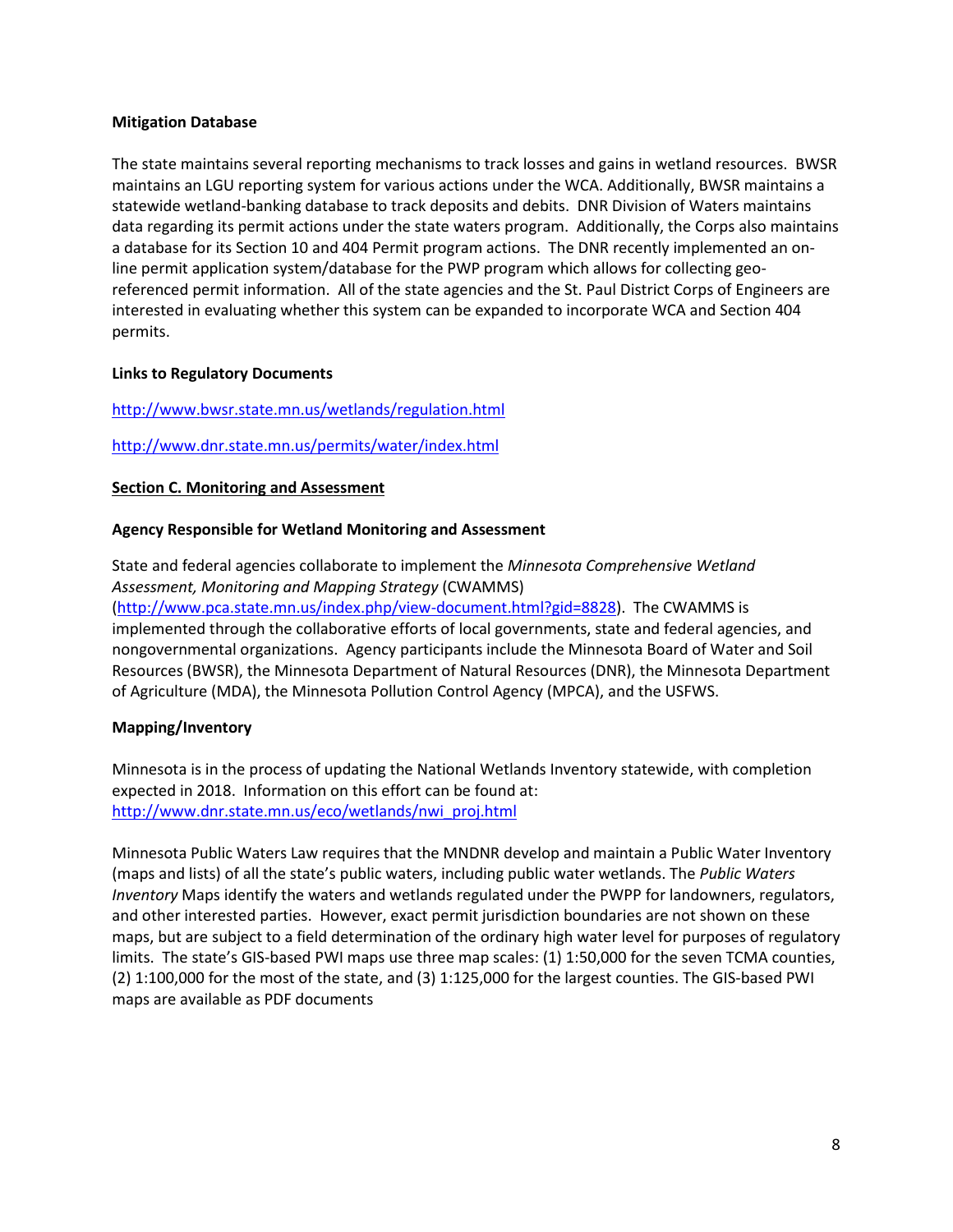## **State Wetland Mapping Public Portals**

### Minnesota ArcGIS NWI Map Viewer

[http://mndnr.maps.arcgis.com/apps/OnePane/basicviewer/index.html?appid=7132a264fcd449deb8521](http://mndnr.maps.arcgis.com/apps/OnePane/basicviewer/index.html?appid=7132a264fcd449deb8521268c0698046) [268c0698046](http://mndnr.maps.arcgis.com/apps/OnePane/basicviewer/index.html?appid=7132a264fcd449deb8521268c0698046)

Minnesota DNR PWI Maps Download Website [http://www.dnr.state.mn.us/waters/watermgmt\\_section/pwi/download.html](http://www.dnr.state.mn.us/waters/watermgmt_section/pwi/download.html)

## **Wetland Classification and Assessment**

Since the mid-1990s the MPCA has been developing methods for assessing wetland condition. Most of this time has been focused on developing quantitative indices of biological integrity (IBIs) for depressional wetlands, a Level III assessment method. At the same time, a rapid functional assessment method was developed for Minnesota wetlands, called the Minnesota Routine Wetland Assessment Method (MnRAM). It uses qualitative field observations and desktop data to assess 12 wetland functions. The MnRAM has gone through three significant revisions and has been widely used for many comprehensive wetland-planning projects by local governments in Minnesota. MnRAM 3.0 and the associated Management Classification System can be accessed at[:www.bwsr.state.mn.us/wetlands/mnram/index.html.](http://www.bwsr.state.mn.us/wetlands/mnram/index.html)

The MPCA has recently finalized a methodology to use floristic quality assessment (FQA) as a routine level II assessment method. This method has been called the Rapid FQA and a detailed protocol manual is available at [http://www.pca.state.mn.us/index.php/water/water-types-and-programs/surface](http://www.pca.state.mn.us/index.php/water/water-types-and-programs/surface-water/wetlands/floristic-quality-assessment.html)[water/wetlands/floristic-quality-assessment.html.](http://www.pca.state.mn.us/index.php/water/water-types-and-programs/surface-water/wetlands/floristic-quality-assessment.html) The state has not adopted a routine level I assessment method though various GIS inquiries are typically used to meet this need.

## **Statewide Wetland Monitoring Plan**

*A Comprehensive Wetland Assessment, Monitoring and Mapping Strategy for Minnesota* [http://files.dnr.state.mn.us/eco/wetlands/wetland\\_monitoring.pdf](http://files.dnr.state.mn.us/eco/wetlands/wetland_monitoring.pdf)

## **Overall Wetland Gain and Loss Tracking System**

BWSR is required to make a report to the Minnesota Legislature on a biennial basis regarding the loss and gains to wetlands and waters of the state as part of the program's "No Net Loss" requirement. This report is all encompassing covering local, state, federal and non-governmental actions that affect wetland resources of the state. Overall, the state has met or exceeded the "No Net Loss" mandate of the Legislature.

The DNR conducts a long-term wetland monitoring program to reveal status and trends in wetland acreage and types. (See the next section).

## **Wetland Monitoring and Assessment Characteristics**

| Level           | None | Level 1   | Level 2 | Level 3 |
|-----------------|------|-----------|---------|---------|
| Minnesota<br>ou |      | ∗ەnn<br>N |         |         |

\*MN has done a lot of GIS work, but not under Level 1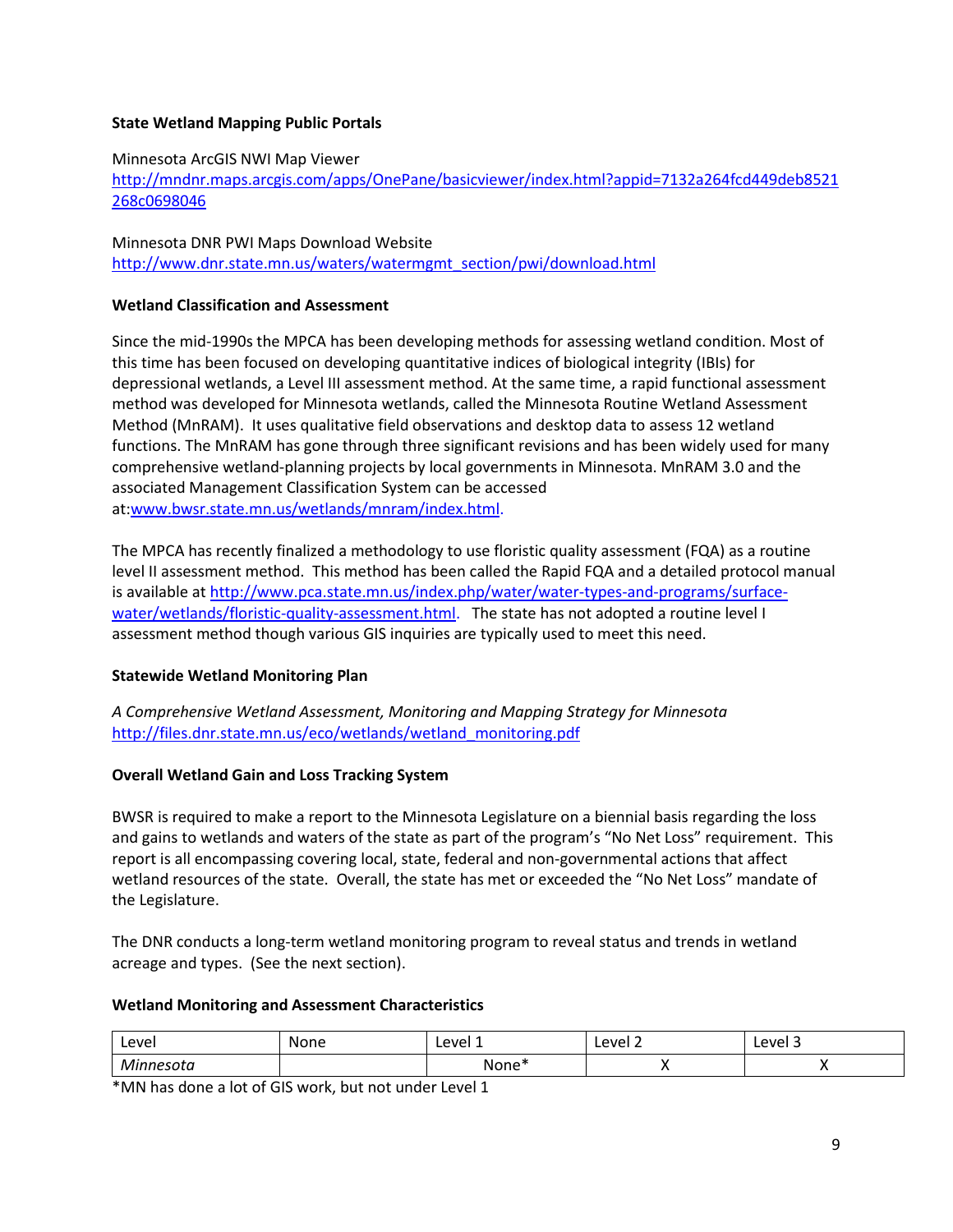| туре      | None | <b>IBI</b>  | Condition          | . .<br>Functional |
|-----------|------|-------------|--------------------|-------------------|
| Minnesota |      | $V**$<br>,, | $V$ ***<br>$\cdot$ | $V$ ****          |

\*\*Focused on depressional wetlands

\*\*\*Floristic covers all wetlands

\*\*\*\*MnRAM is largely used by consultants on a project-specific basis for regulatory projects

| Freguency | None | <b>Project Specific</b> | Ongoing |
|-----------|------|-------------------------|---------|
| Minnesota |      |                         |         |

*Description:* Minnesota has developed an extensive monitoring and assessment program that complements federal wetland program directions. Minnesota has developed several tools, methods and approaches for effective wetland monitoring. These include ambient monitoring of wetland quantity and quality and development and use of assessment methods including Rapid Floristic Quality Assessment, the Minnesota Routine Assessment Method and wetland IBIs utilizing plants and invertebrates. In association with the US EPA National Aquatic Resource Survey for wetlands Minnesota conducts a statewide survey to assess status and trends in wetland quality. A second survey conducted by MPCA targets semi-permanent and permanent water depressional wetlands in central, western and southern Minnesota to assess status and trends in wetland condition within these wetlands based on invertebrate and plant indicators.

The DNR conducts a long-term wetland monitoring program to reveal status and trends in wetland acreage and types, modeled after the U.S. Fish and Wildlife Service's national status and trends program. The Minnesota program collects spring aerial imagery on a three-year sampling cycle for 4,990 permanent, 1-sq. mile randomly located sample plots. Information and reports from this program are available at: [http://www.dnr.state.mn.us/eco/wetlands/wstm\\_prog.html.](http://www.dnr.state.mn.us/eco/wetlands/wstm_prog.html)

The BWSR conducts long-term monitoring of all wetland bank sites in Minnesota, to ensure compliance with the perpetual conservation easements.**Participation in National Wetland Condition Assessment**

| <b>NWCA Study Type</b>             | Yes | No |
|------------------------------------|-----|----|
| <b>National Study</b>              |     |    |
| <b>State Intensification Study</b> |     |    |

*Detail:* Minnesota completed a plant based state intensification in conjunction with the NWCA using floristic quality assessment methods. MN continues to conduct a separate status and trends survey of depressional wetland assessments using invertebrate and plant community indicators.

## <span id="page-9-0"></span>**Section D. Water Quality Standards**

Water quality standards are central to guiding Minnesota's water quality permitting authorities under the delegated NPDES permits. These include industrial and municipal discharges, stormwater discharges, confined animal feedlot operation permits, and Section 401 certification actions in response to discharge of dredge and fill material authorized under Section 404.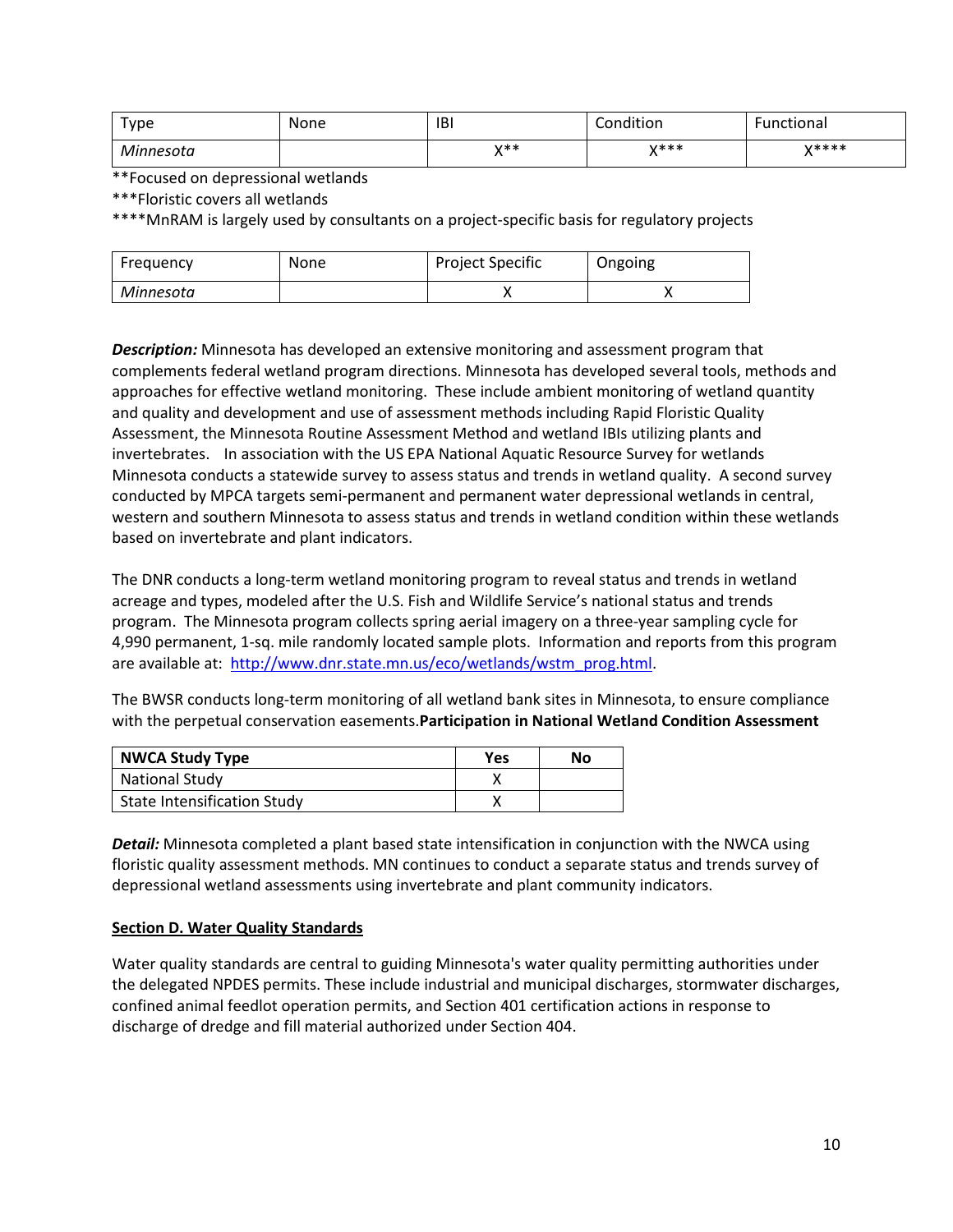**Wetland and Water Quality Standards**

| <b>Type</b>                                                                                     | <b>None</b> | <b>Use Existing</b><br><b>WQ</b><br><b>Standards</b> | <b>In Process</b> | Adopted                   | <b>Future</b><br><b>Direction</b>                                                                     |
|-------------------------------------------------------------------------------------------------|-------------|------------------------------------------------------|-------------------|---------------------------|-------------------------------------------------------------------------------------------------------|
| <b>Wetland-specific</b><br><b>Designated Uses</b>                                               |             |                                                      |                   | X<br>(as default)         |                                                                                                       |
| Narrative criteria in<br>the standards to                                                       |             |                                                      |                   |                           |                                                                                                       |
| protect designated<br>wetland uses                                                              |             |                                                      |                   | $\boldsymbol{\mathsf{x}}$ |                                                                                                       |
| Numeric criteria in<br>the standards<br>based on wetland<br>type and location<br>to protect the |             | $X^*$                                                |                   |                           |                                                                                                       |
| designated uses                                                                                 |             |                                                      |                   |                           |                                                                                                       |
| Anti-degradation<br>policy includes<br>wetlands                                                 |             | X<br>(applied on a<br>case-by-case<br>basis)         |                   |                           | In the future, seek<br>create similar<br>tiered system as<br>they have for<br>streams in the<br>state |

\*The state calls out certain parameters and requires them to maintain them (e.g. DO, pH, chlorides); If other contaminants are present, must revert to warm water criteria/standards.

# *Description:*

- In 1994, the state codified narrative wetland water quality standards incorporating wetlands as Waters of the State. These standards have been used to guide MPCA wetland regulatory and some non-regulatory (nonpoint source) program decisions.
- Wetlands are included in the state use classification system and include 2D Aquatic-Life Use, 3D Industrial Consumption, 4C Agricultural and Wildlife, class 5 Aesthetic Enjoyment and Navigation, class 56 Other Uses, and Class 7 Limited Use Waters. Unless specified, wetlands are protected for classes 2, 3, 4, 5 and 6 uses.
- Wetlands are included in the State's nondegredation process for National Pollution Discharge Elimination System (NPDES) and State Disposal System (SDS) permit programs.

# <span id="page-10-0"></span>**Section E. Voluntary Wetland Restoration**

The state-funded Reinvest in Minnesota (RIM) is the state's main wetland restoration program. The program is one of the oldest and most successful wetland restoration programs in the country. In recent years RIM wetland projects have been combined with the NRCS Wetland Reserve Program (WRP) to restore wetlands under a 30-year WRP easement followed by a RIM Reserve perpetual easement.

Minnesota is well positioned to accomplish significant restoration and environmental protection outcomes, including several thousand acres of wetlands being restored and/or protected by permanent conservation easements each year. These accomplishments are largely due to the constitutionally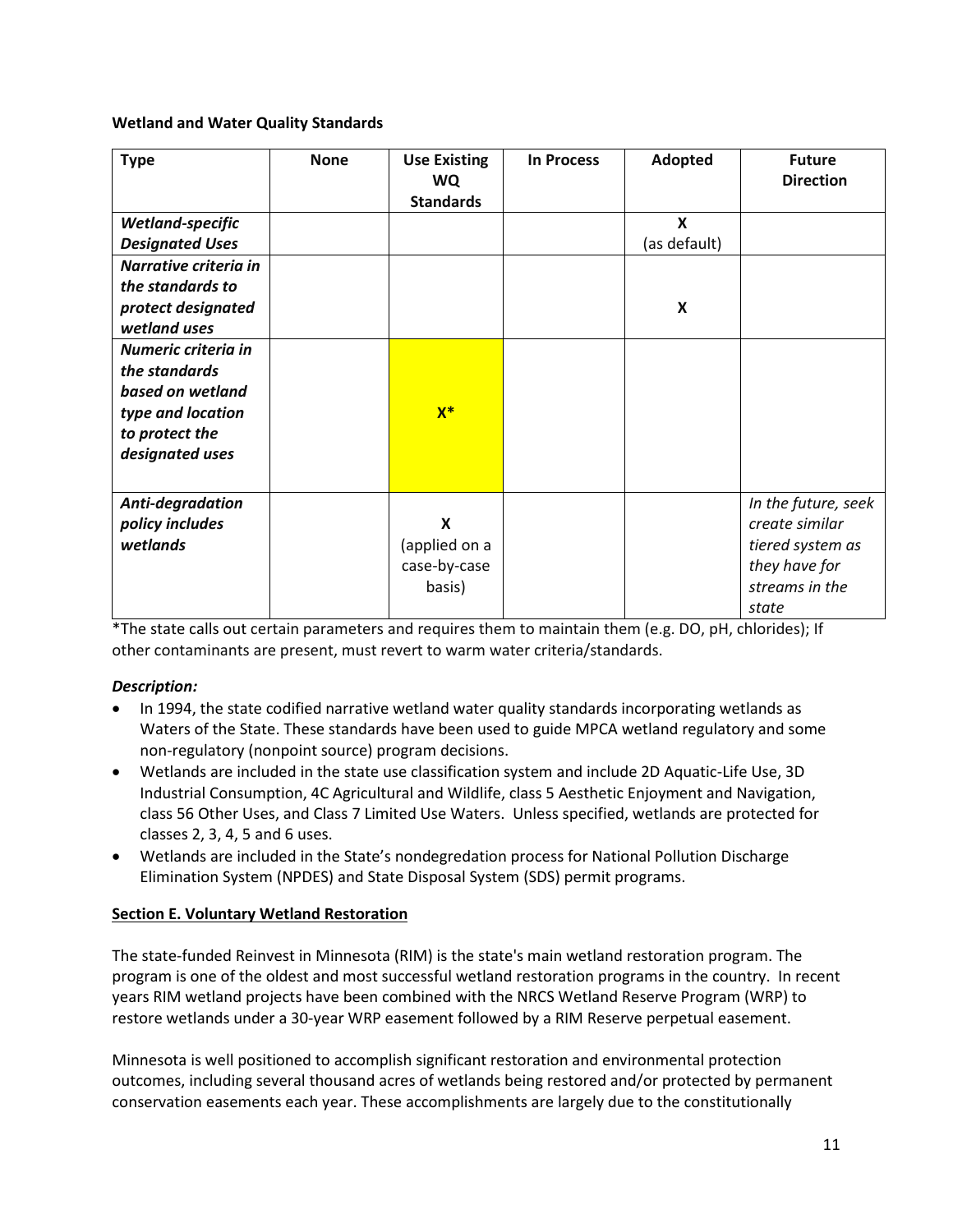dedicated funding through 2034, as well as a strong conservation community that is often able to match project funding. Additional information can be found at: [http://www.legacy.leg.mn/.](http://www.legacy.leg.mn/)

Funding for the state's wetland program comes from:

- *Minnesota's Outdoor Heritage Fund:* In 2008, Minnesota's *Clean Water, Land and Legacy constitutional amendment*, which dedicated a small increase in the state sales tax to fund conservation, outdoor recreation, clean water restoration projects as well as arts and cultural heritage programs. Conservation and outdoor recreation programs receive approximately \$90 million per year from the Outdoor Heritage Fund, which is dedicated to, "restore, protect, and enhance wetlands, prairies, forests, and habitat for fish, game, and wildlife ."
- *Minnesota's Clean Water Fund* receives approximately \$90 million in dedicated funding for projects and programs to protect, enhance, and restore water quality in lakes, rivers and streams and to protect groundwater from degradation.

Additionally, where possible and appropriate both the Minnesota DNR and US Fish and Wildlife Service continue to acquire property through fee title acquisition and restore wetlands on these properties. Traditionally, fee title acquisition has mostly occurred in the agricultural regions of the state. Drained wetlands on these properties are frequently restored. For more about Minnesota's statewide wetland restoration strategy, go to[: http://www.bwsr.state.mn.us/wetlands/Restoration\\_Strategy.pdf](http://www.bwsr.state.mn.us/wetlands/Restoration_Strategy.pdf)

Finally, Minnesota is one of eight states that share Great Lakes coastlines. Minnesota participates actively in regional Great Lakes restoration efforts and supports the goals, funding strategies and policies that maintain, restore and protect wetlands in the approximately 6,200 square miles of the state that drain to Lake Superior.

| <b>Type of Work</b>             | <b>YES</b>    | <b>NO</b> | <b>Description</b>                                                                                                                                                                                                        |
|---------------------------------|---------------|-----------|---------------------------------------------------------------------------------------------------------------------------------------------------------------------------------------------------------------------------|
| Fund Wetland Restoration (may   | x             |           | Reinvest in Minnesota Program, Outdoor Heritage                                                                                                                                                                           |
| include easement agreements)    |               |           | Funding, Environment and Natural Resource Trust Fund                                                                                                                                                                      |
| <b>Private Land Restoration</b> | X             |           | See above                                                                                                                                                                                                                 |
| <b>Public Land Restoration</b>  | X             |           | DNR funded on DNR-owned lands                                                                                                                                                                                             |
| <b>Technical Assistance</b>     | X             |           | DNR, BWSR, Soil and Water Conservation Districts                                                                                                                                                                          |
| Tax Incentives                  | x<br>(rarely) |           | Under the WCA, counties and watershed districts may<br>allow individual landowners to apply to the state for<br>property tax abatement on wetlands they identified<br>locally as high priority for preservation. For more |
| Other                           | X             |           | information visit:<br>http://www.dnr.state.mn.us/wetlands/taxation.html.<br>State makes as strong effort to do collaborative<br>restoration that pools resources in ways that incentivize<br>restoration                  |

# **Types of Wetland Restoration Work Funded by the State:**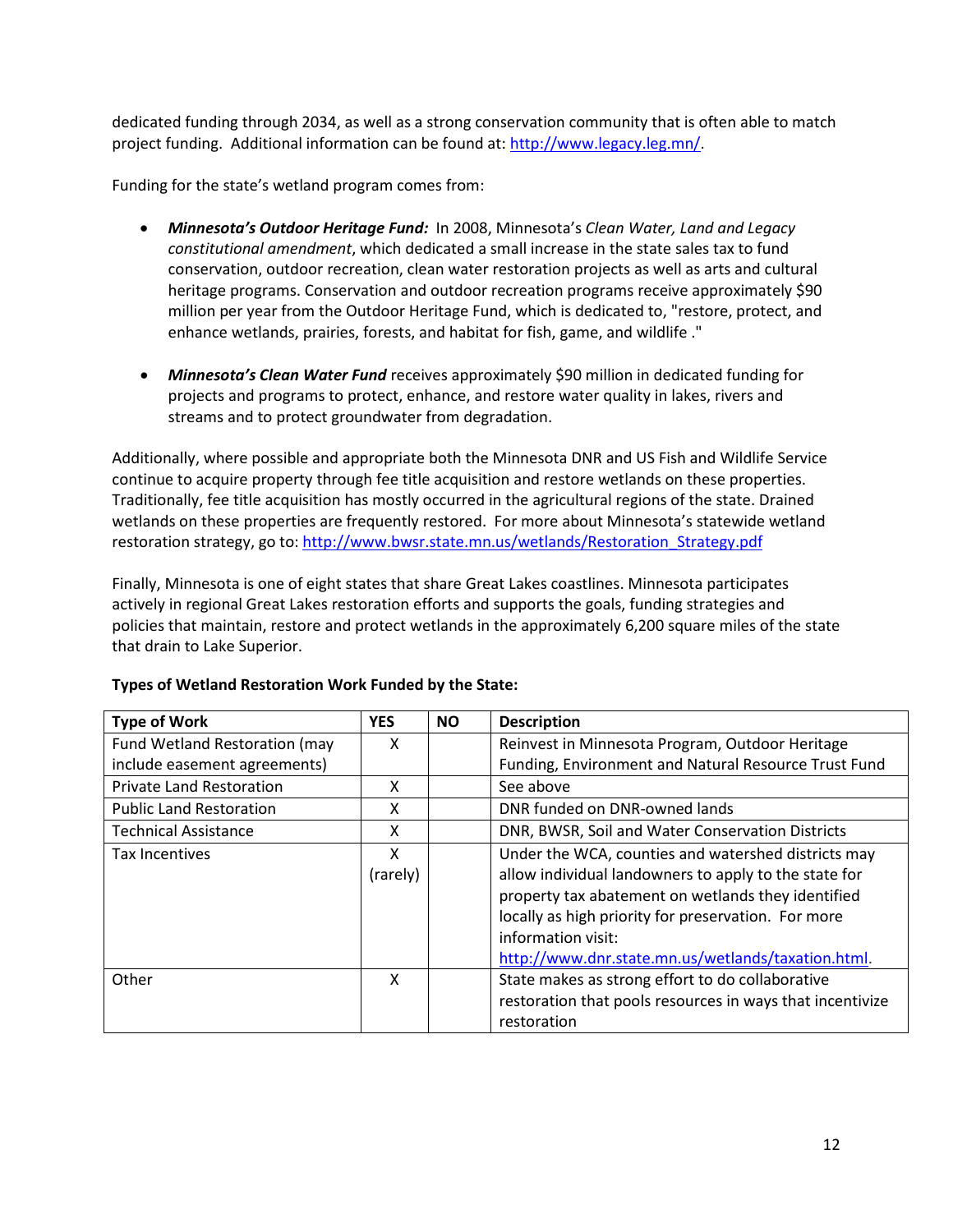## **Voluntary Wetland Restoration Program Components**

| <b>Wetland Restoration Efforts</b> | Nothing in<br>the Works | <b>Planning</b> | <b>In Progress</b> | Mature/<br>Complete |
|------------------------------------|-------------------------|-----------------|--------------------|---------------------|
| Program has a set of restoration   |                         |                 |                    | Χ                   |
| goals                              |                         |                 |                    |                     |
| Coordinate with relevant           |                         |                 |                    |                     |
| agencies that outline              |                         |                 |                    | X                   |
| restoration/protection goals and   |                         |                 |                    |                     |
| strategies and timeframes          |                         |                 |                    |                     |
| Developed multi-agency body to     |                         |                 |                    |                     |
| coordinate restoration/            |                         |                 |                    | X*                  |
| protection efforts                 |                         |                 |                    |                     |
| Set restoration goals based on     |                         |                 |                    | X                   |
| agency objectives and available    |                         |                 |                    |                     |
| information                        |                         |                 |                    |                     |

\*BWSR is a board itself that sets funding amounts

## **Goals for Restoration Projects\***

| Goal                                    | <b>Yes</b> | <b>No</b> | <b>Description</b>                    |
|-----------------------------------------|------------|-----------|---------------------------------------|
| No Net Loss                             | χ          |           |                                       |
| Reverse Loss/Net Gain                   | χ          |           |                                       |
| Nonpoint Source Pollution (NPS)/WQ      | X          |           | Some CWA fund projects and related    |
|                                         |            |           | <b>TMDL</b> work                      |
| <b>Total Maximum Daily Load (TMDLs)</b> | χ          |           | $\mathbf{u}$                          |
| Habitat                                 | χ          |           | Primarily a habitat-focused program   |
| <b>Coastal Protection</b>               | χ          |           | St. Louis River estuary - L. Superior |
| <b>Floodwater Protection</b>            | Χ          |           |                                       |
| Groundwater                             | χ          |           |                                       |
| Other (please describe)                 |            | x         |                                       |

## **Landowner Guides and Handbooks to Assist with Voluntary Wetland Restoration Efforts**

Technical assistance is available to private landowners through their local soil and water conservation district and DNR private land specialists.

## <span id="page-12-0"></span>**Section F. Innovative and/or Highly Effective Education and Outreach**

An interagency team provides training to LGUs, state and federal agency staffs and the private sector (as available) on wetland delineation, restoration, functional assessments and regulation.

BWSR conducts an annual training "academy" aimed at local government and agency staff members involved in wetland regulation. Topics include wetland ecology, technical tools such as wetland assessment methods, and regulatory issues.

MPCA does successful citizen monitoring in collaboration with two counties. This work has included lots of testimonials from citizens about how they are better informed as a result of participating in this work.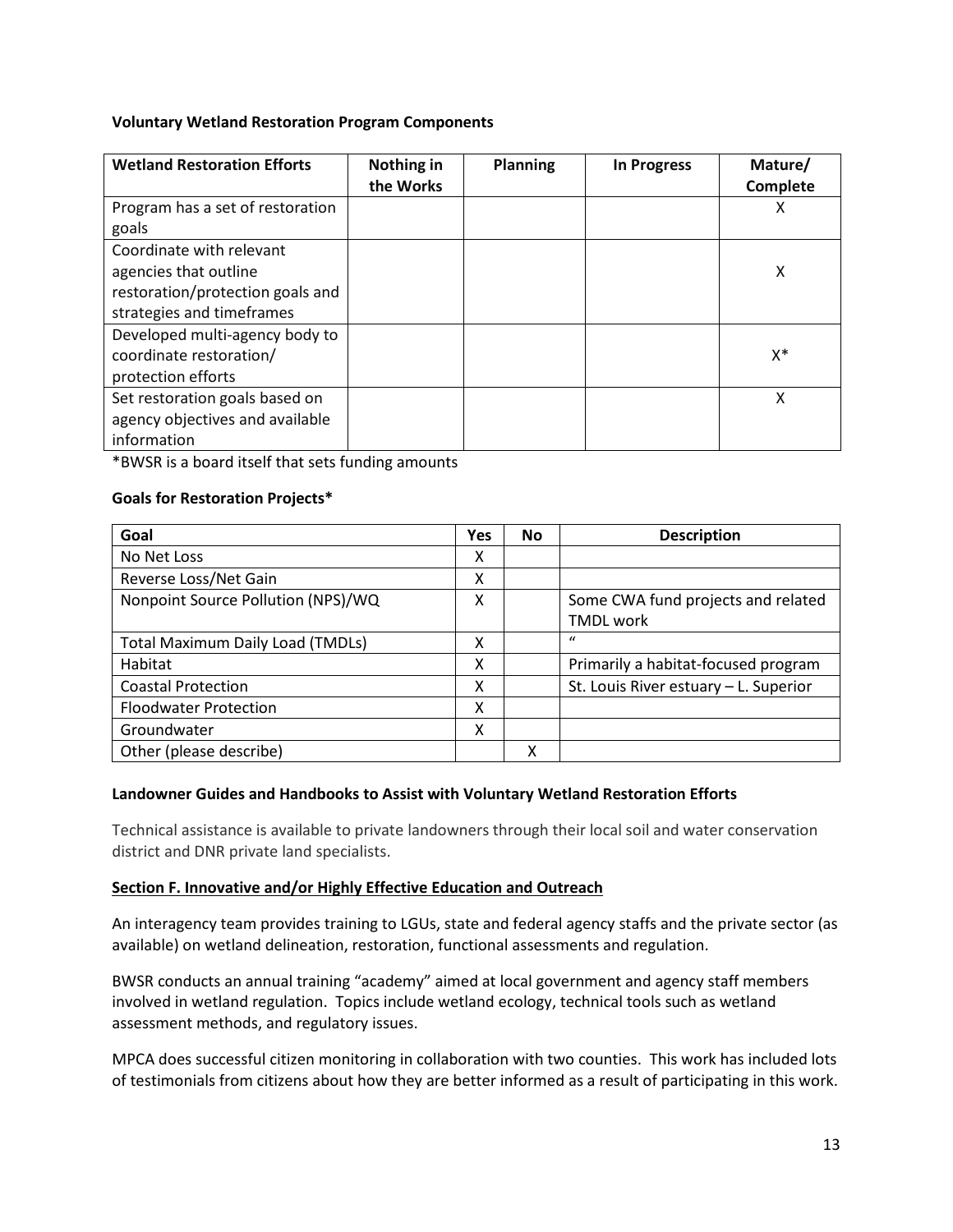# **Section G. Climate Change and Wetlands**

The Minnesota wetland program is actively engaged in climate change work.

The DNR issued an Operational Order on climate change in November 2014, requiring DNR staff to, "consider climate change in planning, operations, communications, and staff training." *Specific climate adaptation actions planned by DNR that impact wetland work include:* 

Assessments

- Conducted Climate Vulnerability Assessment for aquatic, open, and forested systems using panels of internal and external experts;
- Compiling information on the vulnerability of species of greatest conservation need.

Planning and decision support

- Using the U.S. Fish and Wildlife service risk assessment for invasive species to inform a rapid response plan that includes information on species that may move into the state as climate changes.
- Raising awareness of changing climate conditions and risk through local floodplain management training.
- DNR's Climate Change Adaptation Team has completed adaptation strategies for forests, wetlands, open systems, and aquatic systems.

Management responses

- Promoting higher standards in local floodplain and shoreland ordinances to keep development and infrastructure out of unstable/flood-prone areas, and to protect and restore the natural beneficial functions of floodplains and shoreline vegetation.
- Providing technical assistance in the design of critical facilities to provide a higher level of protection to address increased flood risk
- Accounting for increased precipitation and changing landscape conditions in floodplain modeling and regulation.
- Promoting BMPs that protect the channel and its floodplain against changes in its watershed as a result of both development and climate.

Monitoring

- Providing climatology monitoring data important for tracking climate trends
- Established 20 permanent monitoring plots in the peatlands to track changes in the system due to climatic conditions and other stressors.
- Expanded monitoring of both groundwater and surface water to help us understand these resources as an integrated system so that that stresses to the system can be better managed.

Minnesota has been conducting planning to help the state adapt to climate change. Minnesota has completed a climate change adaptation plan: [http://www.pca.state.mn.us/index.php/view](http://www.pca.state.mn.us/index.php/view-document.html?gid=15414)[document.html?gid=15414](http://www.pca.state.mn.us/index.php/view-document.html?gid=15414) .

*Minnesota's Climate and Renewable Energy Steering Team (CREST):* DNR chartered this team and its five work teams to provide agency-wide coordination and guidance on climate change and renewable energy strategies. CREST produced its 82-page Management Foundations report [\(http://files.dnr.state.mn.us/aboutdnr/reports/conservationagenda/crest-ccref.pdf\)](http://files.dnr.state.mn.us/aboutdnr/reports/conservationagenda/crest-ccref.pdf) in August 2011 to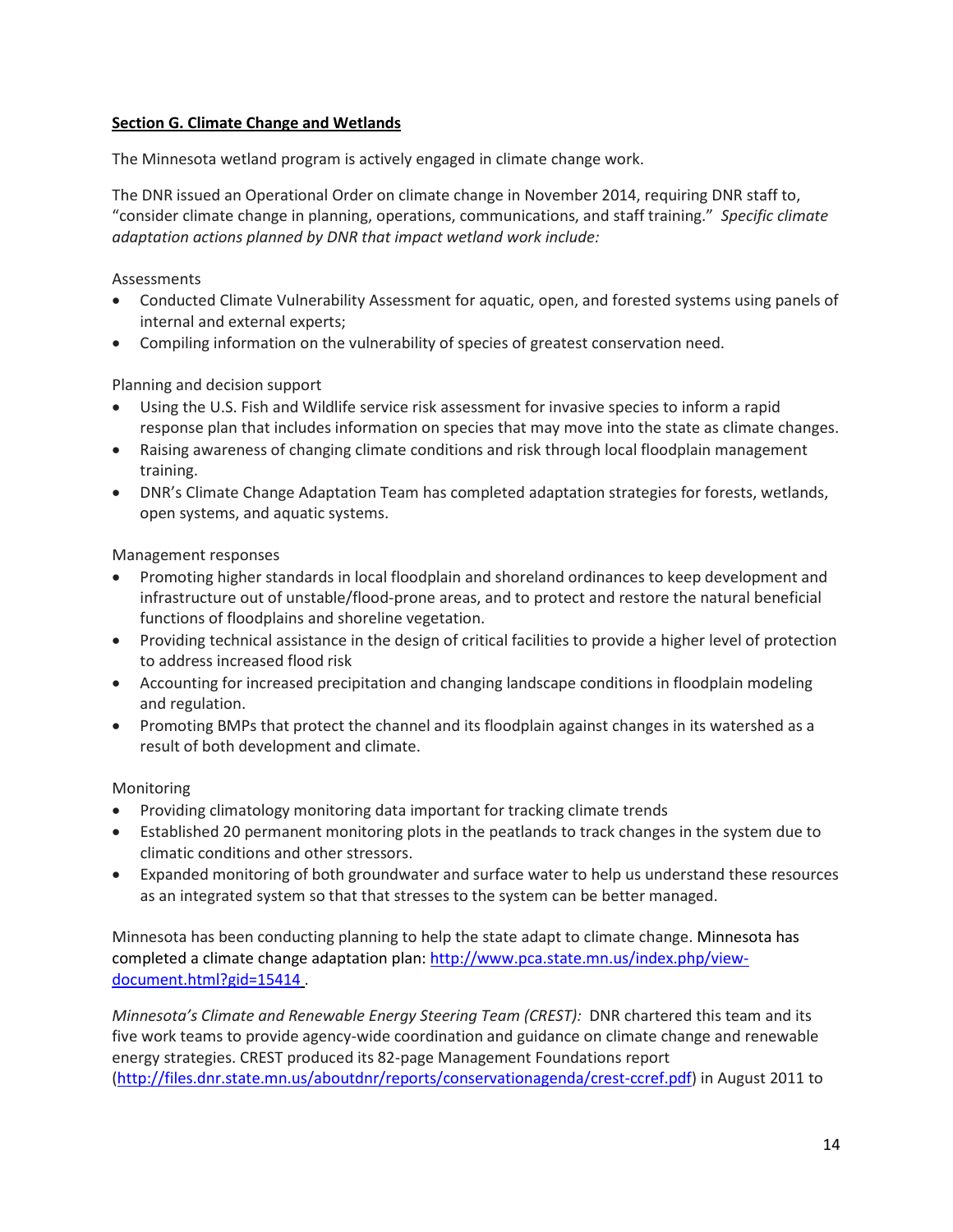synthesize information on climate and energy trends, and to provide a framework that integrates mitigation and adaptation for protecting Minnesota's natural resources.

*Regional Staff Climate Change Adaptation Workshops:* The adaptation team conducted four regional climate change adaptation workshops for a total of 200 staff in September 2013. These workshops advanced DNR's implementation of climate change adaptation by gaining a regional perspective on proposed adaptation strategies and beginning the process of developing regional adaptation "roadmaps".

Minnesota Pollution Control Agency (PCA) Climate Change Website: <http://www.pca.state.mn.us/index.php/topics/climate-change/index.html>

# **Special Considerations:**

Minnesota wetlands experience significant pressure from agricultural activities and intense development pressures. Over half of the state is utilized for the production of agricultural commodities. Much of this area is reliant upon drainage infrastructure to carry out production. As drainage technology improves, more land is being pattern tiled to improve or increase crop production, thus causing additional wetland loss. In the area surrounding the Minneapolis-St. Paul area and in the lake areas of the state, intensive land development is occurring, increasing the desire to use all available lands for residential and commercial development. Much of these undeveloped areas consist of critical wetland resources that are under threat of conversion.

The state has recently increased its focus on groundwater management, including the effects of groundwater appropriations on surface waters, including lakes, streams and wetlands. Agency experts are in the initial stages of developing thresholds for groundwater withdrawals aimed at preventing adverse impacts to wetlands that have a significant groundwater hydrology component.

| Entity/Program Area                     | Yes/No | Description of the Connection                       |
|-----------------------------------------|--------|-----------------------------------------------------|
| NPDES/Stormwater                        | X      | Work closely with NPDES on project-by -project      |
|                                         |        | determinations; if there is a disturbance, triggers |
|                                         |        | wetland review; weekly interactions with            |
|                                         |        | stormwater staff regarding technical decisions      |
| 303(d)                                  | X      | A small number of wetlands are listed               |
| 305(b) reporting on wetlands            | X      | Include wetlands in narrative 305(b) reporting      |
| <b>Total Maximum Daily Load (TMDLs)</b> | X      | Tie in with cross-pollution technical assistance    |
| Climate Change/ Resiliency              | X      | Included in Wetland Program Plan, etc.              |
| Land Use / Watershed planning           | X      | County-level watershed plans address wetlands;      |
|                                         |        | "one watershed-one plan" - eight major              |
|                                         |        | watersheds (HUC8-level) as primary planning         |
|                                         |        | areas for wetland regulation; NPDES, TMDLs and      |
|                                         |        | development pressures; this replaces system that    |
|                                         |        | focused at the county level; feeds into TMDLs,      |
|                                         |        | reports, etc. - all include wetlands.               |
| Flood/Hazard Mitigation                 | $\sim$ | Only in NW part of the state; large flood famage    |
|                                         |        | reduction plans                                     |

# <span id="page-14-0"></span>**Section H. Integration**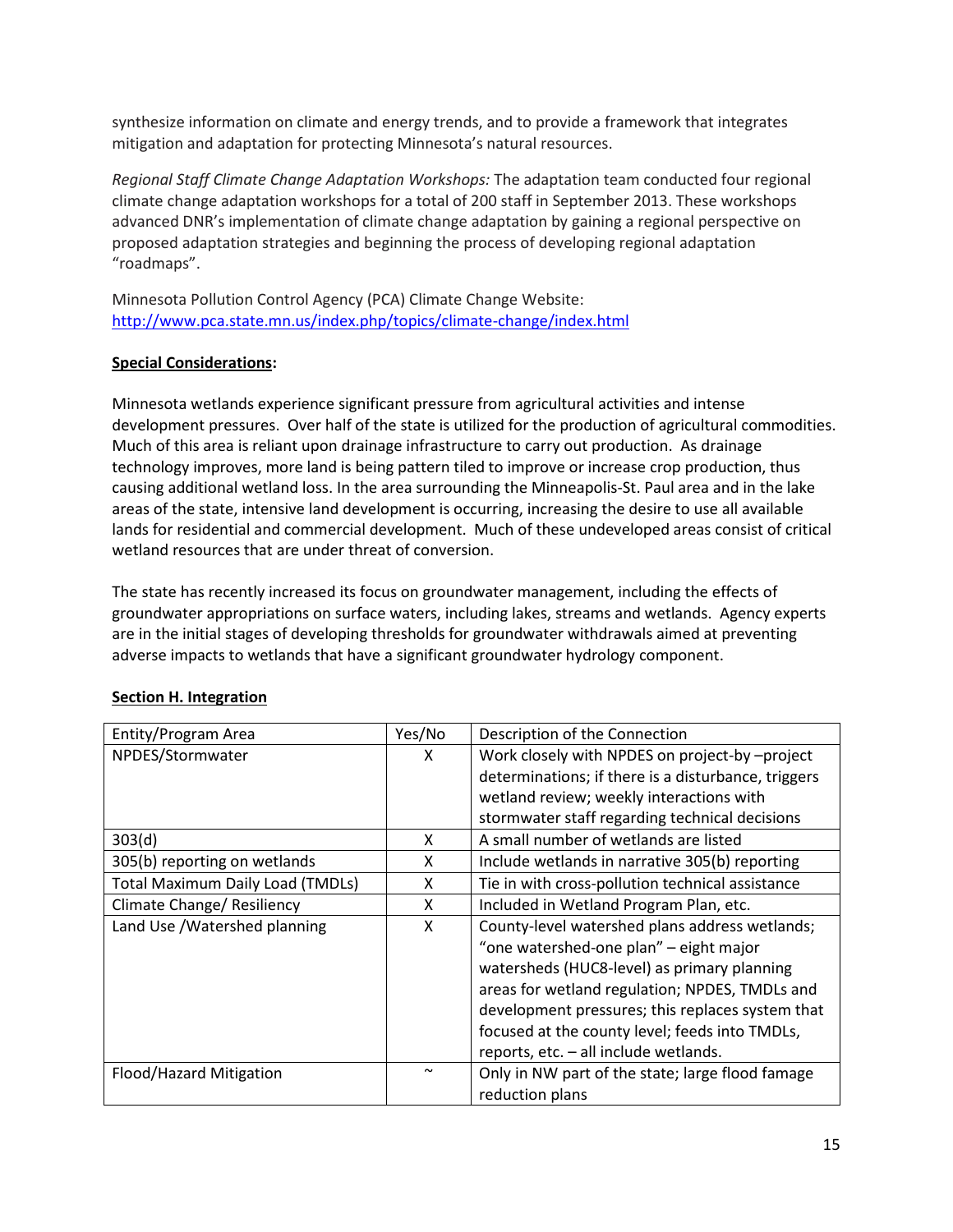| Coastal Work                    | X       | A very small part of Great Lakes restoration   |
|---------------------------------|---------|------------------------------------------------|
|                                 |         | efforts; also St. Louis River Estuary          |
| Wildlife Action Plan            | x       | Address number of wetland types and needs for  |
|                                 |         | those habitats                                 |
| Statewide Comprehensive Outdoor | Unknown |                                                |
| <b>Recreation Plan (SCORP)</b>  |         |                                                |
| Other - Transportation          | x       | BSWR does all the local transportation wetland |
|                                 |         | work for MnDOT                                 |

## **Section I. State Wetland Program Development Continuum**

| <b>Continuum Stage</b>                                     |           | <b>Core Element 1:</b><br><b>Regulation</b> | <b>Core Element 2:</b><br><b>Monitoring &amp;</b><br>Assessment | <b>Core Element 3:</b><br><b>Wetland Water</b><br><b>Quality</b><br><b>Standards</b> | <b>Core Element 4:</b><br>Voluntary<br><b>Restoration</b> |
|------------------------------------------------------------|-----------|---------------------------------------------|-----------------------------------------------------------------|--------------------------------------------------------------------------------------|-----------------------------------------------------------|
| <b>Mature Stage</b><br><b>Initial Implementation Stage</b> | High<br>Л | X                                           | X<br>(statewide<br>assessment for<br>quantity and<br>quality)   | X<br>(no changes since<br>early 1990s-<br>numeric and anti-<br>degradation)          | X                                                         |
| <b>Development Stage</b>                                   |           |                                             |                                                                 |                                                                                      |                                                           |
| <b>Early Stage</b>                                         | Low       |                                             |                                                                 |                                                                                      |                                                           |

## **State Wetland Program Contact and Other Relevant Contacts**

**Doug Norris** (Regulation) Wetlands Program Coordinator 500 Lafayette Rd Box 25 St Paul, MN 55155-4025 tel. (651) 259-5125 [doug.norris@state.mn.us](mailto:doug.norris@state.mn.us)

**Jim Brist** (Mitigation) Municipal Division Minnesota Pollution Control Agency 520 Lafayette Road North St. Paul, MN 55155-4194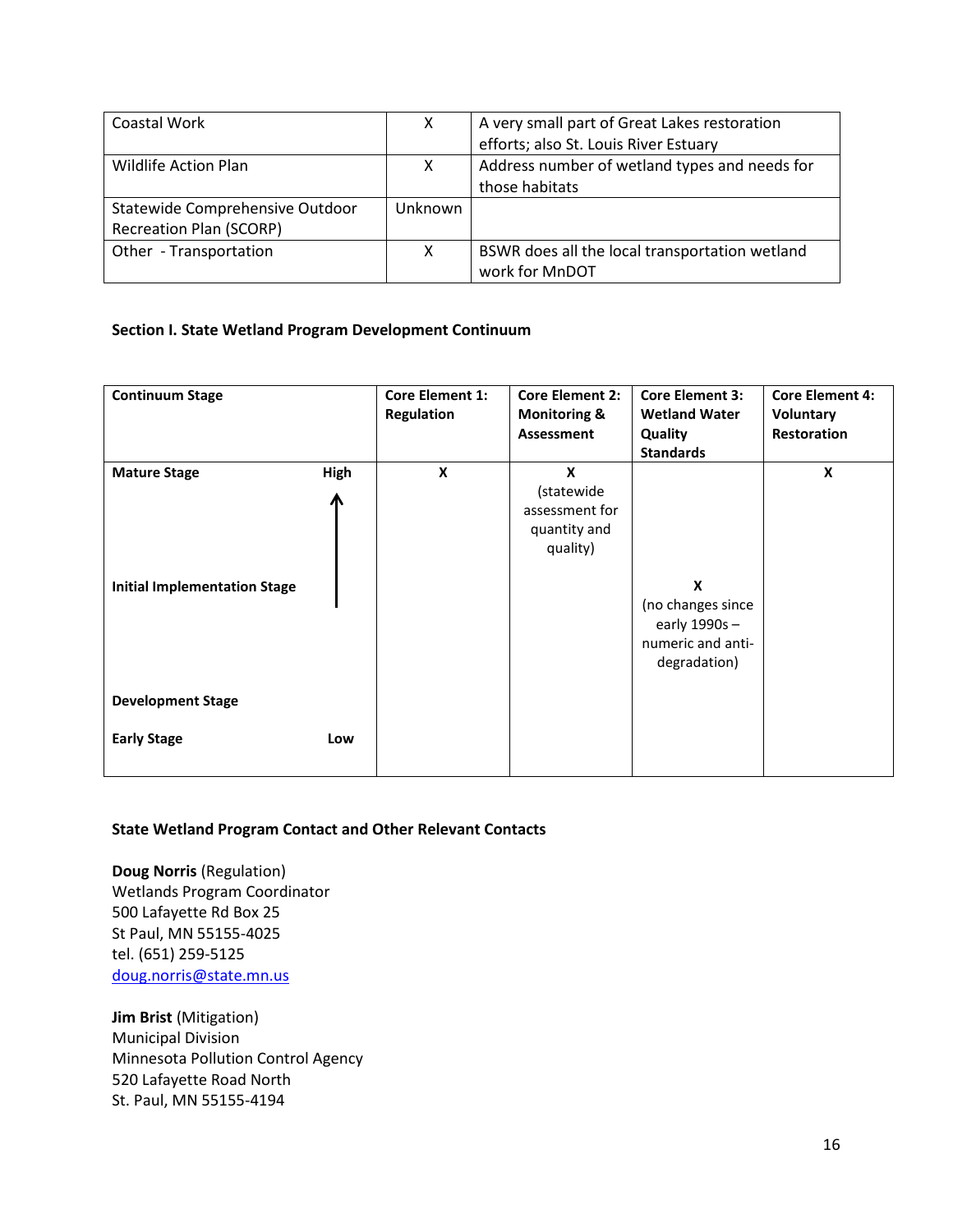Tel. (651) 757-2245 [Jim.brist@state.mn.us](mailto:Jim.brist@state.mn.us)

**Mark Gernes** (Monitoring and Assessment)

Minnesota Pollution Control Agency 520 Lafayette Road St. Paul, MN 55155-4194 Tel. (651) 757-2387 [mark.gernes@state.mn.us](mailto:mark.gernes@state.mn.us)

**Steve Kloiber** (Wetland Mapping) Wetlands Monitoring Coordinator 500 Lafayette Rd Box 25 St Paul, MN 55155-4025 tel. (651) 259-5164

[steve.kloiber@state.mn.us](mailto:steve.kloiber@state.mn.us)

**Mark Tomasek** (Wetland Water Quality Standards) Minnesota Pollution Control Agency 520 Lafayette Road St. Paul, MN 55155 Tel. (651) 757-2788 [mark.tomasek@state.mn.us](mailto:mark.tomasek@state.mn.us)

**Tom Wenzel Minnesota Board of Water and Soil Resources** 520 Lafayette Rd St Paul, MN 55155 tel. (651) 296-0883 [thomas.wenzel@state.mn.us](mailto:thomas.wenzel@state.mn.us)

## **Section J. Useful Websites**

## **State Government Programs**

- 1. Board of Water & Soil Resources
	- a) Wetland Conservation Act <http://www.bwsr.state.mn.us/wetlands/wca/index.html>
	- b) Wetland Regulation <http://www.bwsr.state.mn.us/wetlands/regulation.html>
	- c) Wetland Banking Forms <http://www.bwsr.state.mn.us/wetlands/wetlandbanking/forms.html>
	- d) Wetland Delineation <http://www.bwsr.state.mn.us/wetlands/delineation/index.html>
	- e) Wetland Functional Assessment <http://www.bwsr.state.mn.us/wetlands/mnram/index.html>